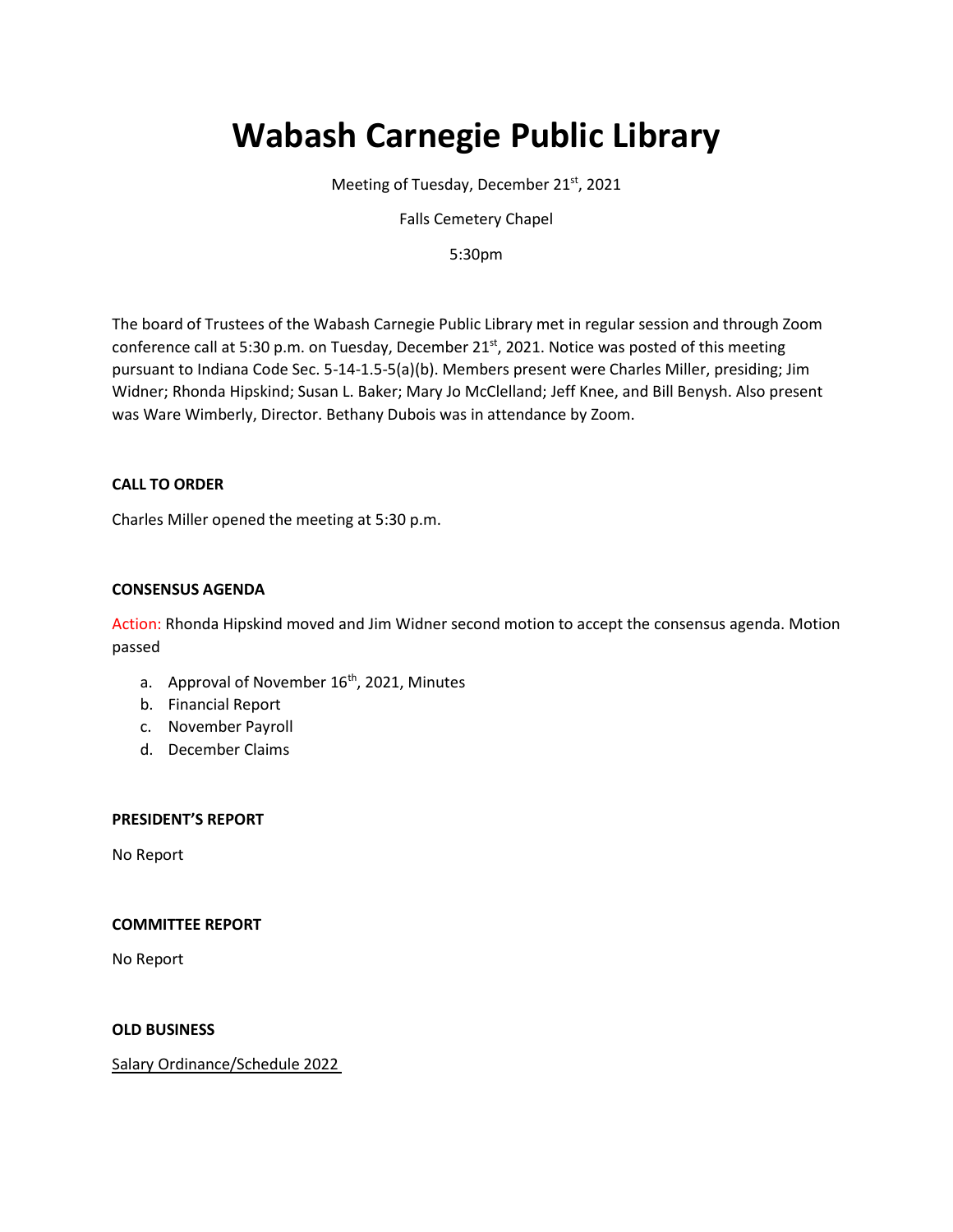*Board of Trustees, Minutes, December 21st, 2021, p. 2*

The trustees reviewed the proposed salary ordinance and, following discussion, approved a 3.5% pay increase for the staff.

Action: Susan Baker moved and Jeff Knee seconded the motion to approve a 3.5% pay increases. Motion passed.

## **NEW BUSINESS**

# 1. End of the Year Appropriations

Ware presented the End-of-the-Year Appropriations that ensure there are no negative balances in Operating Fund accounts. Amy Wendt prepared the Appropriation Resolution that showed the transfers, and the trustees reviewed and approved it.

Action: Bill Benysh moved, and Rhonda Hipskind seconded the motion to approve the end of the Year Appropriations report. Motion Passed.

# 2. Board of Trustee Officers 2022

The trustees reviewed the current slate of officers of the board and voted to keep it through 2022.

Action: Susan Baker moved, and Jeff Knee seconded the motion to approve the current officers remaining in place. Motion Passed.

# 3. Internet and Computer Policy

Ware presented the current policy for review. Because a section about time limits with the Cassie software needed to be clarified, Ware asked if this could be tabled until the January 2022 meeting and the trustees agreed.

Action: Jeff Knee moved and Jim Widner seconded the motion to table the Internet and Computer Policy until the January 2022 meeting. Motion passed.

# 4. Commencement Letter/MKM

The trustees discussed whether to proceed with the bidding phase of the renovation and expansion project. Following the reading of and discussion about the Commencement Approval letter, the trustees agreed to begin the procurement phase and authorized Ware to sign the letter.

Action: Susan Baker moved, and Rhonda Hipskind seconded the motion to approve the commencement letter and authorize Ware to sign it and put things in motion. Motion Passed.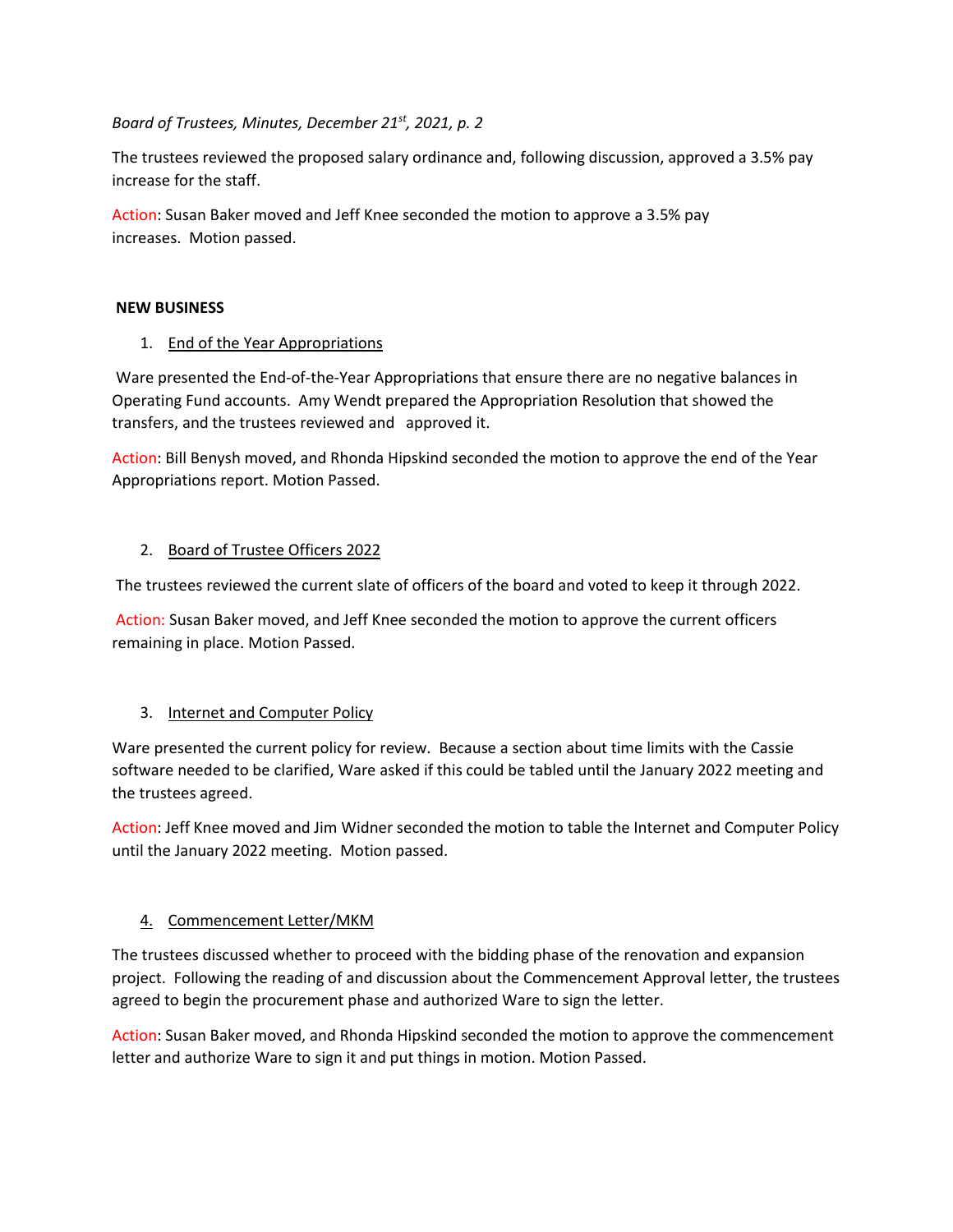## **DIRECTOR'S REPORT/ADMINISTRATIVE UPDATE**

#### Elevator Bids:

MKM has sent out requests for bids to replace the current elevator which would happen during the renovation phase of the project. MKM expects three bids and already has received on from Otis Elevator Company. The board will have a special meeting on Wednesday, December 29, 2021, to go over the bids and approve one.

## Farlow House:

Paul Hayden of Indiana Landmarks and another gentleman from Wolfe House Movers inspected the Farlow house to determine moving options. We are waiting on a report from Paul.

## Passing of Ellen Ragan

The library received news of the unfortunate and sudden passing of Ellen Ragan who formerly was the Technical Services Assistant here. She was a beloved staff member who left behind a husband, Randy, and two sons. The Ragans were kind to include the library as a recipient of memorial gifts.

# COVID

Ware presented the current COVID-19 Procedures Policy and asked if the trustees wanted to change any parts, particularly mask requirements. The trustees decided to discuss this further at the special meeting on December 29, 2021.

#### Interlibrary Loan Policy:

Ware presented a new Interlibrary Loan Policy that was revised by Abby Abbott who is the Information Services Manager. The policy would allow other patrons to check out an unlimited number of items which Abby does not believe will affect her duties or hinder the loan process. The trustees approved the revisions."

Action: Rhonda Hipskind moved, Susan Baker seconded the motion to accept the revision to the Inter-Library Loan policy.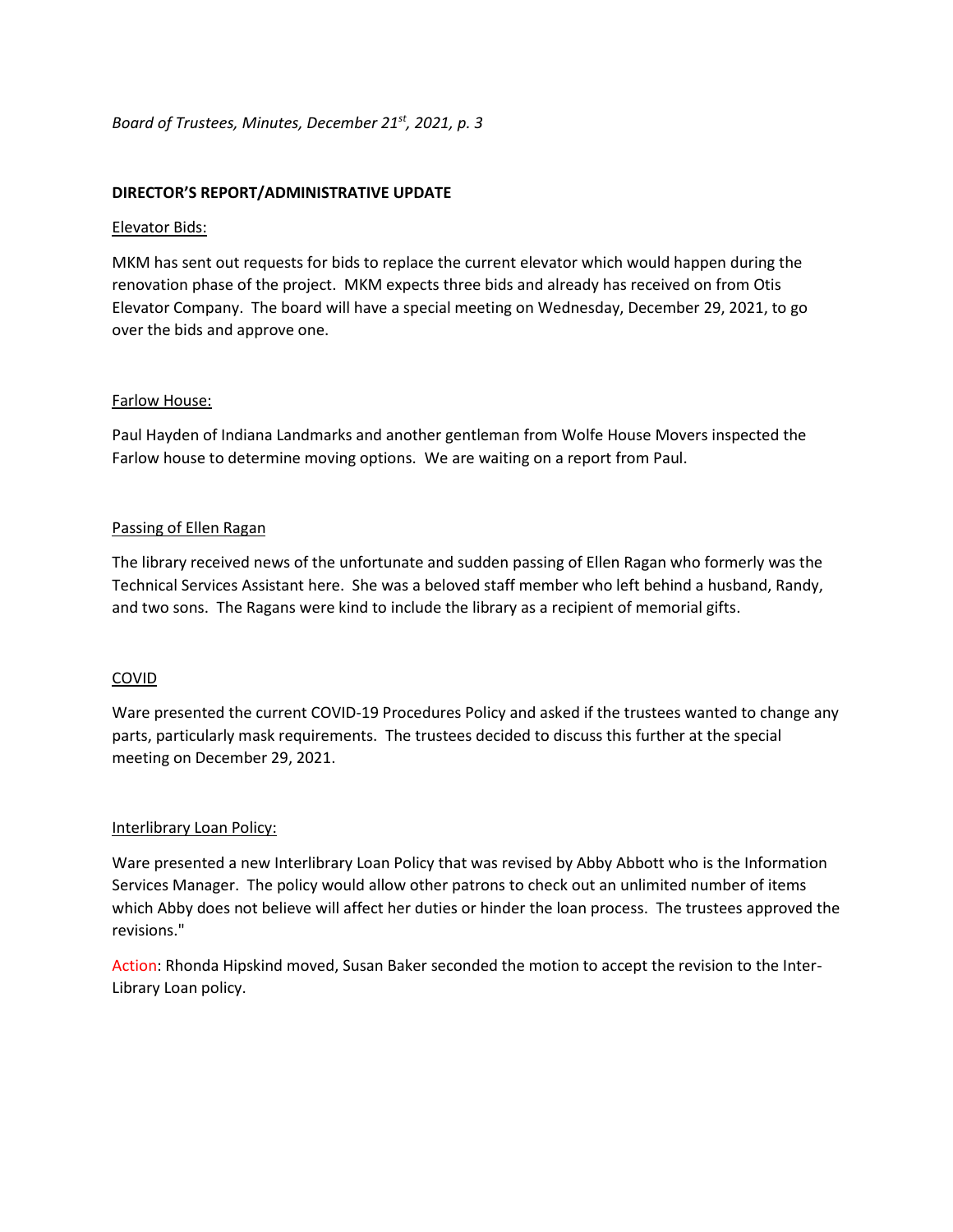## *Board of Trustees, Minutes, December 21st, 2021, p. 4*

## Staff Evaluations**:**

Ware presented a new staff evaluation form and the trustees compared it with the one that is being used now. The trustees liked different parts of both forms and asked Ware to combine them into a new document and bring it back.

## New Hire**:**

Alicia Clark is the new Technical Services Assistant and she seems to be handling her new responsibilities well. With her appointment, the library is fully staffed.

Action: Bill Benysh moved, and Rhonda Hipskind seconded the motion to approve the hire of Alicia Clark as Technical Services Assistant. Motion passed.

## Reimbursement for Cody Abbott – Class for Certification purposes

Cody Abbott has just finished a certification class that he needed as Circulation Manager. Per the Continuing Education Policy, the library will reimburse him half of the course's cost now that he has completed it with a B or higher grade.

#### LSTA Wabash Newspapers Grant:

The LSTA Wabash newspaper grant is almost complete. Both the library and the Wabash County Museum will receive digitized copies of Wabash County newspapers which the museum already has paid for itself and the library. The library received \$11,950.00 from the Indiana State Library to pay for the project and the trustees authorized Ware to use that money to reimburse the museum."

Action: Jeff Knee moved and Rhonda Hipskind seconded the motion to use the Indiana State Library grant to reimburse the Wabash County Museum for the cost of the project. Motion passed.

# Staff Computer Replacement Cost:

Ware presented a quote from Intrasect Technologies for a new computer workstation for Bethany DuBois whose computer has become so slow that it causes workflow problems and the trustees agreed to replace it. As 2022 is about to begin, this would provide a sense of upcoming major technology costs. In addition, Ware will bring a list with information about the computers at the library.

Action: Rhonda Hipskind moved and Susan L. Baker seconded the motion to accept Intrasect Technologies' quote to replace Bethany Dubois's computer. Motion passed with Jeff Knee abstaining because his niece presented the quote.